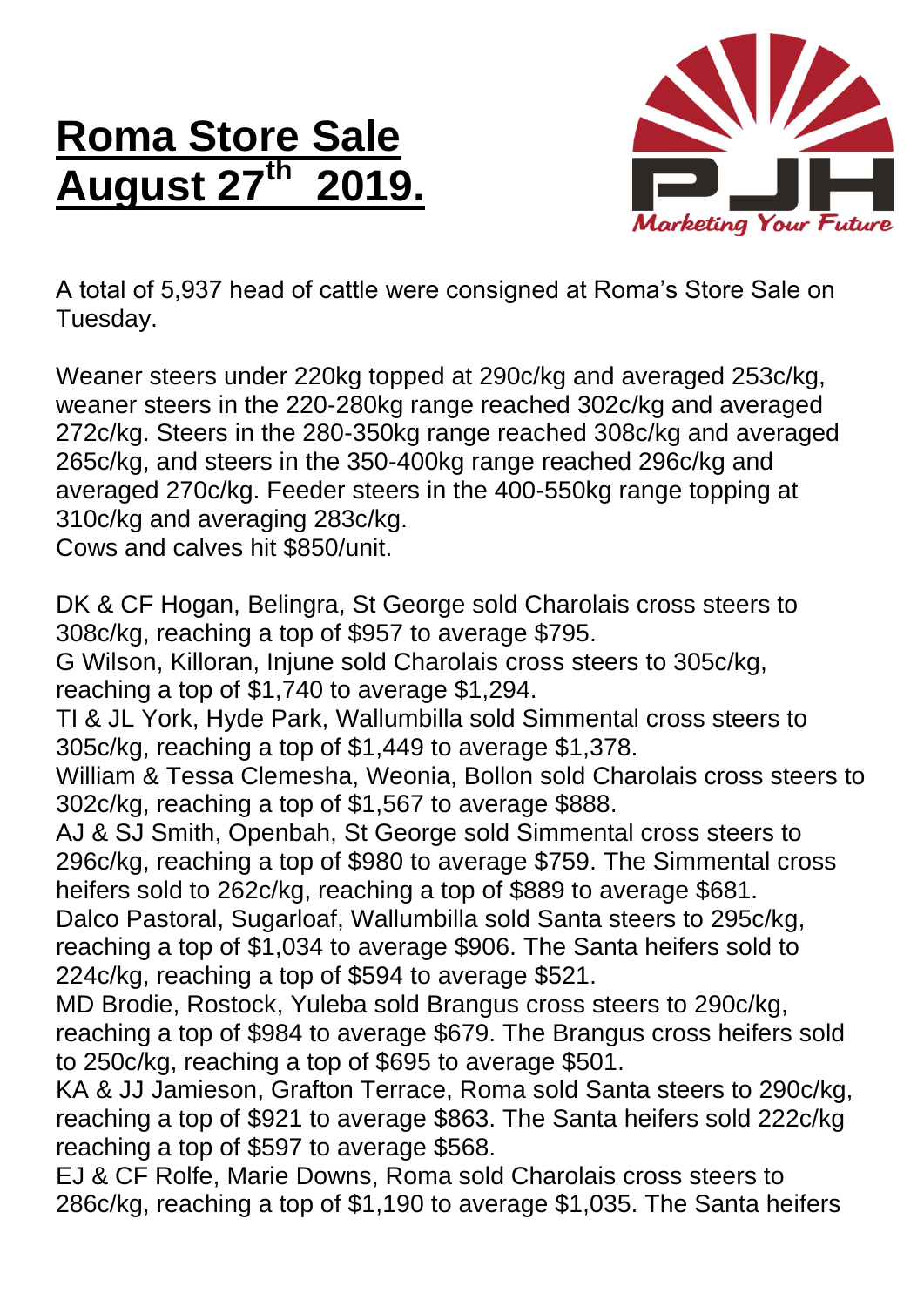sold to 258c/kg, reaching a top of \$942 to average \$887.

Albury Past Co, Binnie Anna, Surat sold Charolais cross steers to 284c/kg, reaching a top of \$1,127 to average \$960.

KEG & RM Burey, Yarara, St George sold Santa cross steers to 282c/kg, reaching a top of \$889 to average \$824. The Santa cross heifers sold to 249c/kg, reaching a top of \$719 to average \$669.

RM & MB Quinlan, Yanna, Charleville sold Angus cross steers to 272c/kg, reaching a top of 1,230 to average \$739.

Heifers under 220kg topped at 232c/kg and averaged 202c/kg, while heifers in the 220-280kg range topped at 264c/kg and averaged 232c/kg. Heifers in the 280-350kg range topped at 262c/kg, averaging 221c/kg. Heifers in the 350-450kg range topped at 284c/kg, averaging 240c/kg.

RH, MR & FL Miller, North Kooringa, Roma sold Angus heifers to 264c/kg, reaching a top of \$662 to average \$529.

GS & CJ White, Marionvale, Surat sold Charolais cross heifers to 253c/kg, reaching a top of \$851 to average \$680.

Cows in the 300-400kg range reached 210c/kg and averaged 173c/kg, while cows in the 400kg-500kg range reached 250c/kg and averaged 203c/kg. Cows over 500kg topped at 243c/kg, averaging 228c/kg.

The Enniskillen Pastoral Co, Mt Enniskillen, Blackall sold Santa cows to 243c/kg, reaching a top of \$1,376 to average \$1,196 South Westgrove Cattle Co Pty Ltd, South Westgrove, Injune, sold Charolais cross cows to 215c/kg, reaching a top of \$1,108 to average \$893.

## *PJH sell 1 st position next week.*

*Please be aware that all cattle being sold must be accompanied by aNational Cattle Health Declaration as well as NVD:*